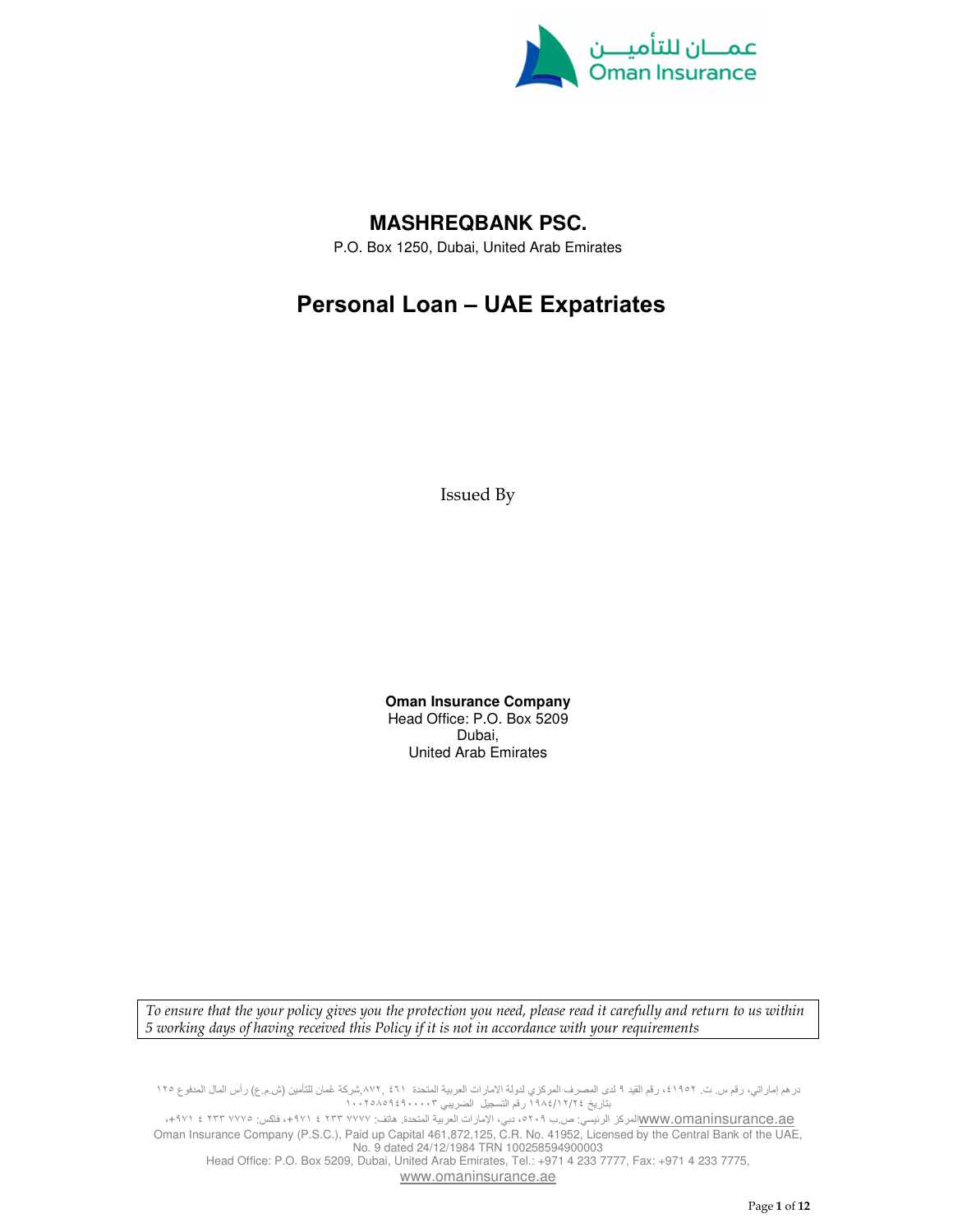

Whereas the Insured, by a proposal which shall form an integral part of this insurance contract, has applied to the Company for the insurance coverage hereinafter contained, and has paid or agreed to pay the premium as consideration for such insurance.

Now this Policy witnesseth that in respect of losses/accidents occurring during the period of Insurance within the Territorial Limits stated in the Policy Schedule, and subject to the terms and conditions and exclusions contained herein or endorsed hereon (hereinafter collectively referred to as the "Terms" of this Policy, the Company shall pay the Benefits as stated in the Policy Schedule

# **DEFINITIONS**

For the purpose of this Policy, the following definitions shall apply unless the context otherwise requires:

**Accident** means a sudden, unforeseen and unexpected event caused by external, violent and visible means (but does not include any Illness or disease) which results in physical bodily Injury (but does not include mental, nervous or emotional disorders, depression or anxiety).

**Bank/Policyholder** means Mashreqbank P.S.C

**Benefit** means the indemnity benefit payable as per the scope of cover of this policy

**Borrower** means the person to whom the Bank has advanced a Personal Loan and who fulfils the Insured's Personal loan requirements as per Loan Agreement with the Insured.

**Company** means Oman Insurance Company P.S.C.

**Commencement Date** means the date the Borrower is enrolled for this Policy by the Insured or the date of inception of this Policy whichever is later.

**Date of Event** means any one of the following:

1. In respect of Death, the date of Death, as certified by a competent authority, happening after the Commencement Date and during the Policy Period.

**Death** means death due to any cause.

**Illness** means a disease or sickness first occurring after the Commencement Date.

**Injury** means bodily Injury resulting from an Accident which is within twelve months from the date of such Accident and results in Borrower Death.

**Loan Agreement** shall mean an agreement made in writing between the Borrower and the Insured for a loan which entails payment in accordance with agreed monthly instalment/EMI. The amortization schedule issued by the Bank, based on which the Borrower is required to repay his Personal loan shall form part of the Loan Agreement.

**Minimum Age at Entry** means 18 completed years of age of the Borrower.

#### **Maximum Age at Issue** means 69 completed years for Death Benefit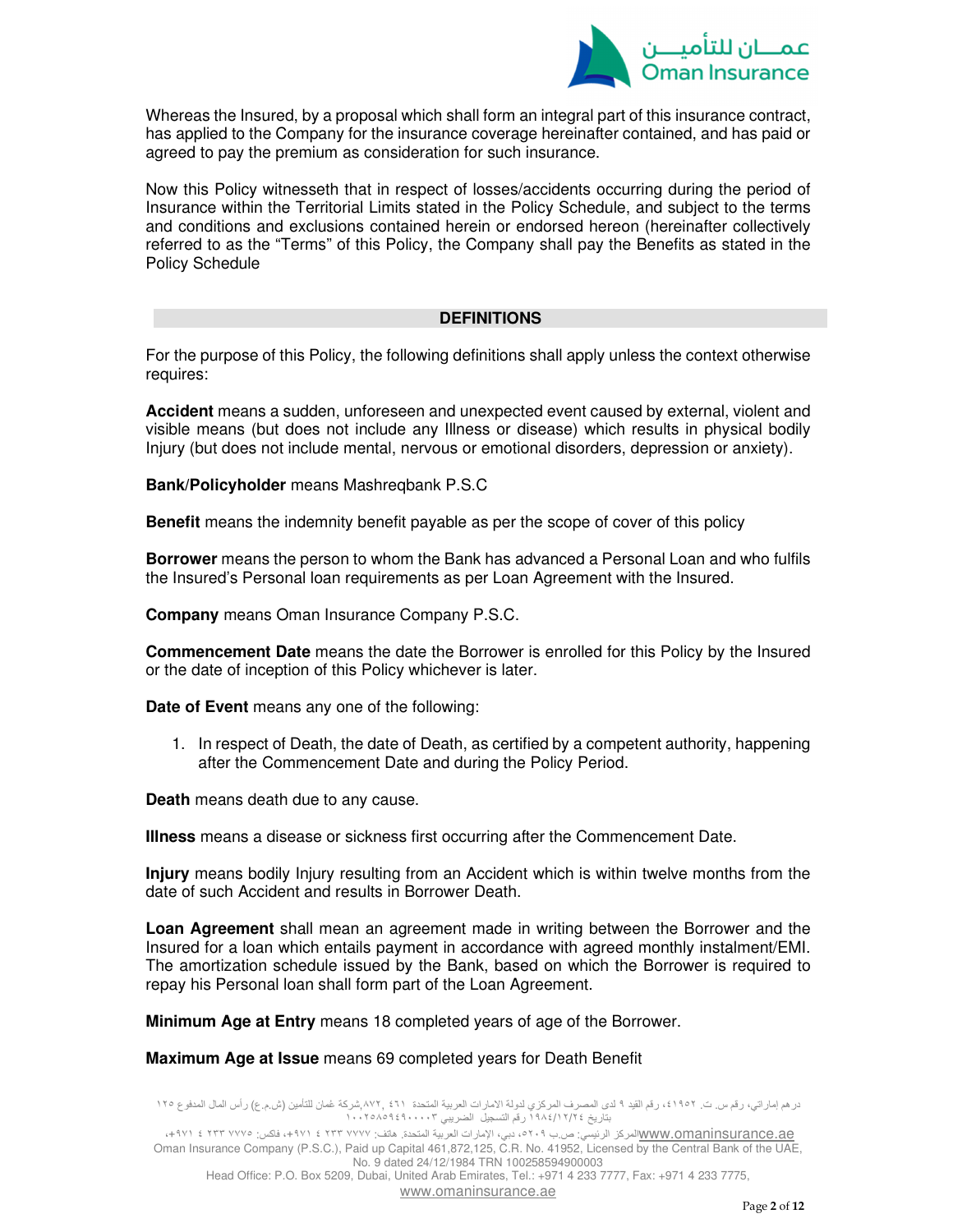

# **Maximum cover age**

70 completed years for Death Benefit however, In case of Age at entry Between 18 and 65 years of age Outstanding loan amount with accrued interest up to the date of borrower's death.

In case of Age at entry Between 66 and 70 years of age (subject to OIC approval) 50% of outstanding loan amount with accrued interest up to the date of borrower's death **Maximum loan** means AED 2,500,000/- (subject approval from the Company)

**Maximum loan duration** means 48 months.

**Outstanding Balance** means the actual outstanding Personal Loan amount including the accrued interest of the Borrower towards the Insured according to the amortization schedule issued by the Bank and as on the Date of Event. The calculation of the Outstanding Balance shall exclude any penalty (-ies) applied due to default of repayment of the loan by the Borrower.

**Policy** means this document, any supplementary contracts or endorsements, any amendments hereto signed by the Company and the Insured, the details provided by the Borrower in their respective Personal Loan enrolment forms, and the details provided by the Insured to the Company, all of which shall together constitute the entire contract between the parties.

**Policy Effective Date** means the date at which the Policy incepts.

**Policy Period** means a period of twelve consecutive months beginning from the Policy Effective Date.

**Pre-existing diseases** means illness, disease or sickness occurring or manifesting, for which advice or treatment was sought or obtained from a medical practitioner, chiropractor, naturopath, or any other practitioner of a similar kind within twelve months immediately prior to the Commencement Date.

**Proof of Loss** means the documents required to be submitted to the Company evidencing the Death, or Permanent Total Disability of the Borrower and to the satisfaction of the Company.

In this Policy, where the context admits, words importing the masculine gender shall include the feminine gender and words importing singular member shall include the plural and vice versa.

# **ELIGIBILITY CONDITIONS**

- The Borrower must meet the eligibility criteria stipulated by the Bank to be granted for a personal loan.
- The Borrower shall be within the age criteria specified here below.
- The Borrower shall be a UAE Expatriate (includes customers with expatriate EID and UAE passport)

درهم إماراتي، رقم س. ت. ،٤١٩٥٢ رقم القيد ٩ لدى المصرف المركزي لدولة الامارات العربية المتحدة ٤٦١ ,٨٧٢,شركة عُمان للتأمين (ش.م.ع) رأس المال المدفوع ١٢٥ بتاريخ ٢٤/ ١٢/ ١٩٨٤ رقم التسجيل الضريبي ١٠٠٢٥٨٥٩٤٩٠٠٠٠٣

<u>WWW.omaninsurance.ae المركز الرئيسي: ص.ب ٥</u>٢٠٩، دبي، الإمارات العربية المتحدة. هاتف: ٧٧٧٧ ٢٣٣ ٤ /٩٧١ المسموع بالمتحدة المتحدة بالمتحدة المتحدة المتحدة المتحدة المتحدة المتحدة المتحدة المتحدة المتحدة المتحدة المتحدة المتح Oman Insurance Company (P.S.C.), Paid up Capital 461,872,125, C.R. No. 41952, Licensed by the Central Bank of the UAE, No. 9 dated 24/12/1984 TRN 100258594900003

Head Office: P.O. Box 5209, Dubai, United Arab Emirates, Tel.: +971 4 233 7777, Fax: +971 4 233 7775, www.omaninsurance.ae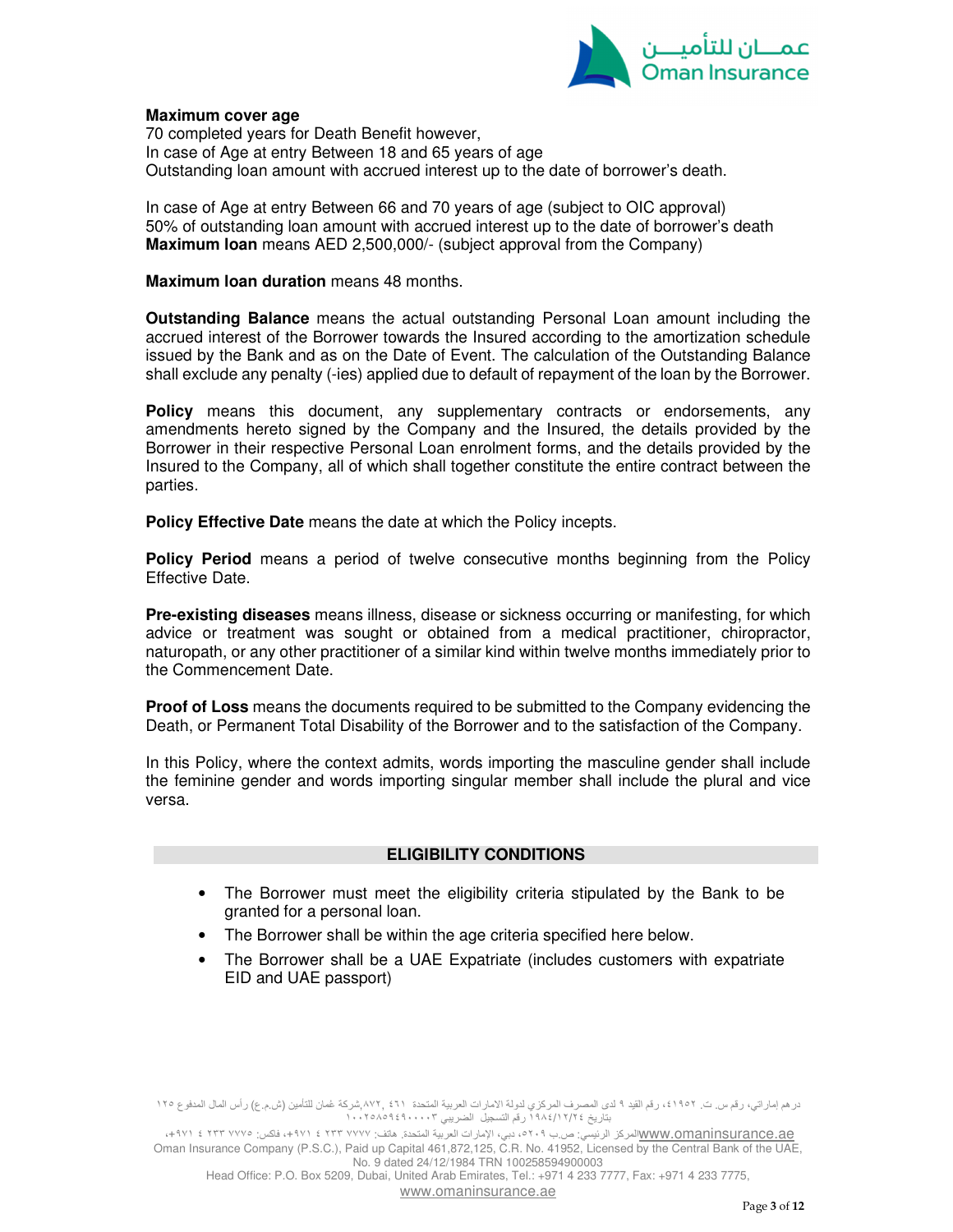

#### **SCOPE OF COVER**

Subject to (a) the Insured paying the required premium to the Company and (b) the terms and conditions and exclusions provided in this Policy, and (c) the Company having received all required Proof of Loss to the satisfaction on the Company, shall then pay the following Benefits to the Insured.

# **Section 1: Death due to any cause (DAC)**

In the event of the Death of a borrower arising out of a cause not specifically excluded under this Policy after the Commencement Date and during the Policy Period, the Company shall, subject to the limit(s) specified under the schedule of this Policy and subject to the receipt of required Proof of Loss to the satisfaction of the Company, indemnify the Insured up to the amount of the borrower's Outstanding Balance as on the Date of Event subject to a maximum of AED 2,500,000/-(Any amount over this limit requires prior written approval from the Insurance Company)

# **EXCLUSIONS**

#### General Exclusions - Death Any Cause benefit

No Benefits under these sections shall be payable in respect of a borrower where the event giving rise to a claim occurs as a result of:

- a. Active participation in any war, whether declared or not, from warlike action, civil war, insurrection, riot, civil commotion, or other acts of violence including terrorism originating from any political or civil unrest.
- b. Passive War Risk Cover & Terrorism is covered, however claims in any way occurring as a direct or indirect consequence of War or war-like operations or Terrorism is not covered in any of the following:
	- a. Syria, Iraq, Afghanistan, Palestine, Yemen & Libya
	- b. Any country where war or warlike operation takes place and where the insured remains in for more than 28 days following the outbreak. It is also understood that the sum insured will not be payable if the insured actively participates in any of the above-mentioned events and if the insured is traveling to a country after war has been declared in that country or after it has been recognized as a war zone or where there are war like operations. If the Company alleges that by reason of this exclusion, any loss, damage, cost or expense is not covered by this insurance the burden of proving the contrary shall be upon the Insured.
- c. Engaged in aviation, gliding, or any other form of aerial flight other than as a fare paying passenger or pilot or crew in a commercially licensed aircraft of a recognized airline operating on a regular route;
- d. Any breach of Criminal law by the Borrower or an assault provoked by him;
- e. Suicide or Attempted suicide or self-inflicted injury whilst sane or insane within 1 year after the date on which the assurance of that Borrower first commenced;
- f. Loans taken out for medical reasons
- g. Loss resulting from accidental or deliberate spread or use of Nuclear, Biological or Chemical material including loss, damage, cost or expense of whatsoever nature directly or indirectly caused by, resulting from or in connection with any action taken in controlling, preventing, suppressing or in any way relating to any event where Nuclear, Biological, and Chemical material is involved.
- h. if the Borrower dies within 3 months from date of loan, no claim shall be payable due to death as a result of pre-existing condition.
- i. Infection from any Human Immunodeficiency Virus (HIV), Acquired Immunodeficiency syndrome (AIDS) or any AIDS related condition other than blood transfusion.

درهم إماراتي، رقم س. ت. ٤١٩٥٢، رقم القيد ٩ لدى المصرف المركزي لدولة الامارات العربية المتحدة ٤٦١، ب٨٧٢,شركة عُمان للتأمين (ش.م.ع) رأس المال المدفوع ١٢٥ بتاريخ ٢٤/ ١٢/ ١٩٨٤ رقم التسجيل الضريبي ١٠٠٢٥٨٥٩٤٩٠٠٠٠٣

<u>WWW.omaninsurance.ae المركز الرئيسي: ص.ب ٥</u>٢٠٩، دبي، الإمارات العربية المتحدة. هاتف: ٧٧٧٧ ٢٣٣ ٤ /٩٧١ المسموع بالمتحدة المتحدة بالمتحدة المتحدة المتحدة المتحدة المتحدة المتحدة المتحدة المتحدة المتحدة المتحدة المتحدة المتح Oman Insurance Company (P.S.C.), Paid up Capital 461,872,125, C.R. No. 41952, Licensed by the Central Bank of the UAE, No. 9 dated 24/12/1984 TRN 100258594900003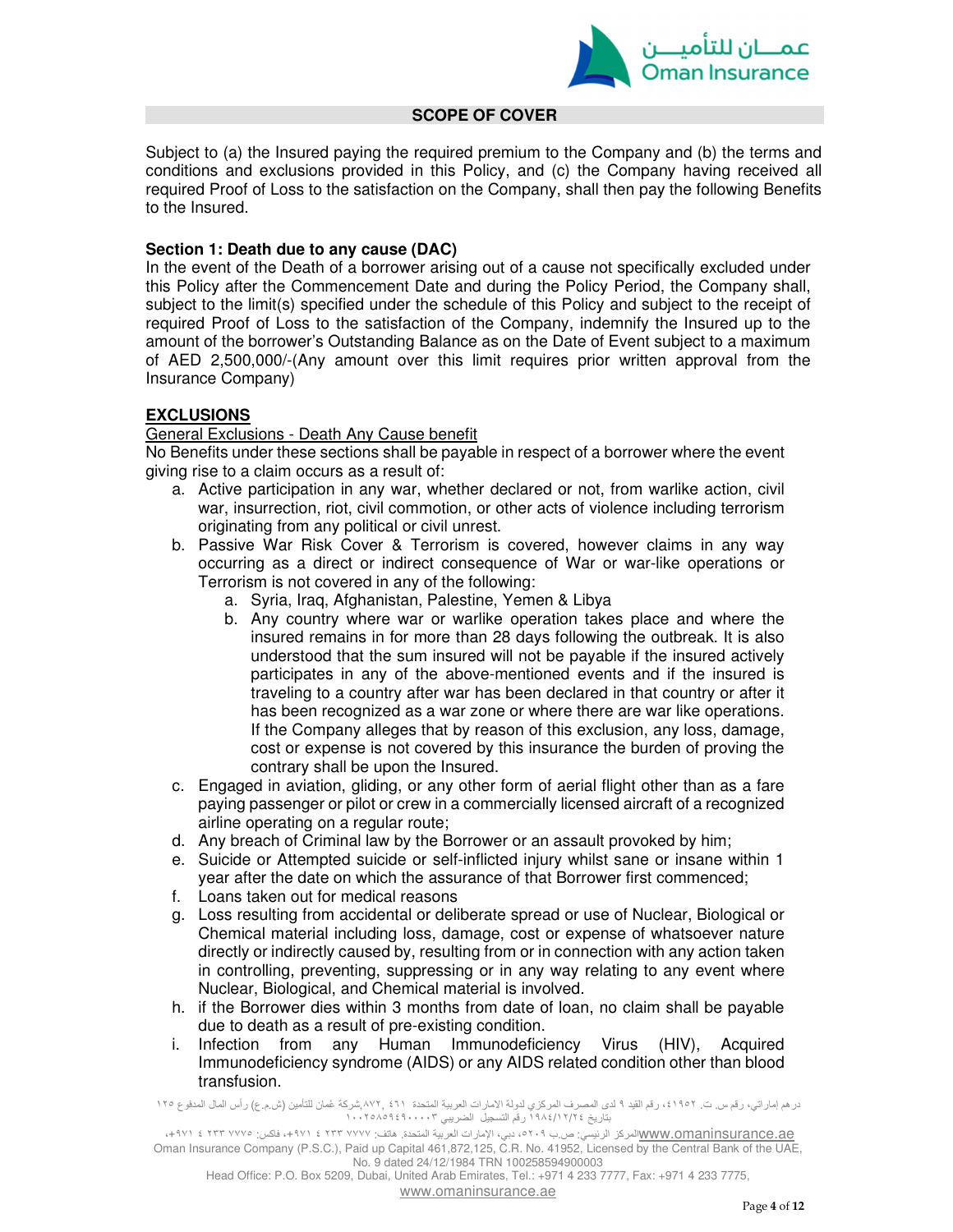

# **CONDITIONS**

1. The Borrower or the Insured shall furnish the Company with any information the Company may require in respect of the Borrower for the Benefits hereunder. Prior to acceptance, the Company may, at its sole discretion, require the Borrower to undergo a medical examination by a legally qualified medical practitioner in the manner the Company deems required or fit.

# 2. Evidence of Insurability

| <b>Sum Assured Amount</b>          | <b>Evidence of Insurability</b>     |  |
|------------------------------------|-------------------------------------|--|
| Up to AED 1,500,000/-              | Free Cover Limit up to age 65 years |  |
| AED 1,500,001/- to AED 2,500,000/- | Medical Health Questionnaire        |  |
| $\triangleright$ AED 2,500,000/-   | Refer to Oman Insurance Co.         |  |

FCL: Free Cover Limit (No good health declaration, No Medical Questionnaire). MQ: Medical Questionnaire.

Evidences of insurability are applied based on the aggregate sum assured of each Borrower.

Borrowers above the FCL should have been duly medically underwritten and accepted; if not then the Company will process the full medical underwriting for those Borrowers. Bank will have to share the underwriting details and decisions of previous Company for the existing Borrowers. No previously declined cases will be re-implemented.

- 3. No Benefit shall be paid in respect of a Borrower who attains the Maximum Coverage Age specified in the schedule of this Policy (at which time that Borrower shall cease to be covered).
- 4. Notwithstanding anything contained herein to the contrary the Benefits under this Policy in respect of the Borrower shall terminate upon the happening of any one or more of the following:
	- i. Closure or termination of the Borrower's Personal Loan account for any reason;<br>ii. Settlement by the Borrower of the Outstanding Balance:
	- Settlement by the Borrower of the Outstanding Balance;
	- iii. the Borrower having attained the Maximum Coverage Age specified in the schedule of this Policy;
	- iv. the Borrower's Death
	- v. the Borrowerbecomes a defaulter for a period of 180 days;
	- vi. Cancellation of the Benefits under this Policy by the Insured.
	- vii. Non receipt of applicable premium;
	- viii. The termination of the Policy by the Company
	- ix. When a loan arrives at maturity as per the original loan duration, the cover stops, whether there is a remaining outstanding loan balance (defaulters) or not.
	- x. If there is a remaining outstanding balance after the original loan duration, the liability in case of a claim is for the bank
- 5. The Insured shall keep a record with respect to each Borrower showing the Borrower's name, Personal Loan account number, birth of date, gender, Entry Date, Face amount of the Personal Finance loan, interest rate, scheduled term of the Personal Finance loan, distinction on joint or single Borrower and other pertinent information as may be necessary to carry out the terms of this Policy. The Insured shall provide the Insurance Company with the enrolment form as completed by the Borrower as and when needed. The Insured shall

درهم إماراتي، رقم س. ت. ،٤١٩٥٢ رقم القيد ٩ لدى المصرف المركزي لدولة الامارات العربية المتحدة ٤٦١ ,٨٧٢,شركة عُمان للتأمين (ش.م.ع) رأس المال المدفوع ١٢٥ بتاريخ ٢٤/ ١٢/ ١٩٨٤ رقم التسجيل الضريبي ١٠٠٢٥٨٥٩٤٩٠٠٠٠٣

<u>WWW.omaninsurance.ae المركز الرئيسي: ص.ب ٥</u>٢٠٩، دبي، الإمارات العربية المتحدة. هاتف: ٧٧٧٧ ٢٣٣ ٤ /٩٧١ المسموع بالمتحدة المتحدة بالمتحدة المتحدة المتحدة المتحدة المتحدة المتحدة المتحدة المتحدة المتحدة المتحدة المتحدة المتح Oman Insurance Company (P.S.C.), Paid up Capital 461,872,125, C.R. No. 41952, Licensed by the Central Bank of the UAE, No. 9 dated 24/12/1984 TRN 100258594900003 Head Office: P.O. Box 5209, Dubai, United Arab Emirates, Tel.: +971 4 233 7777, Fax: +971 4 233 7775,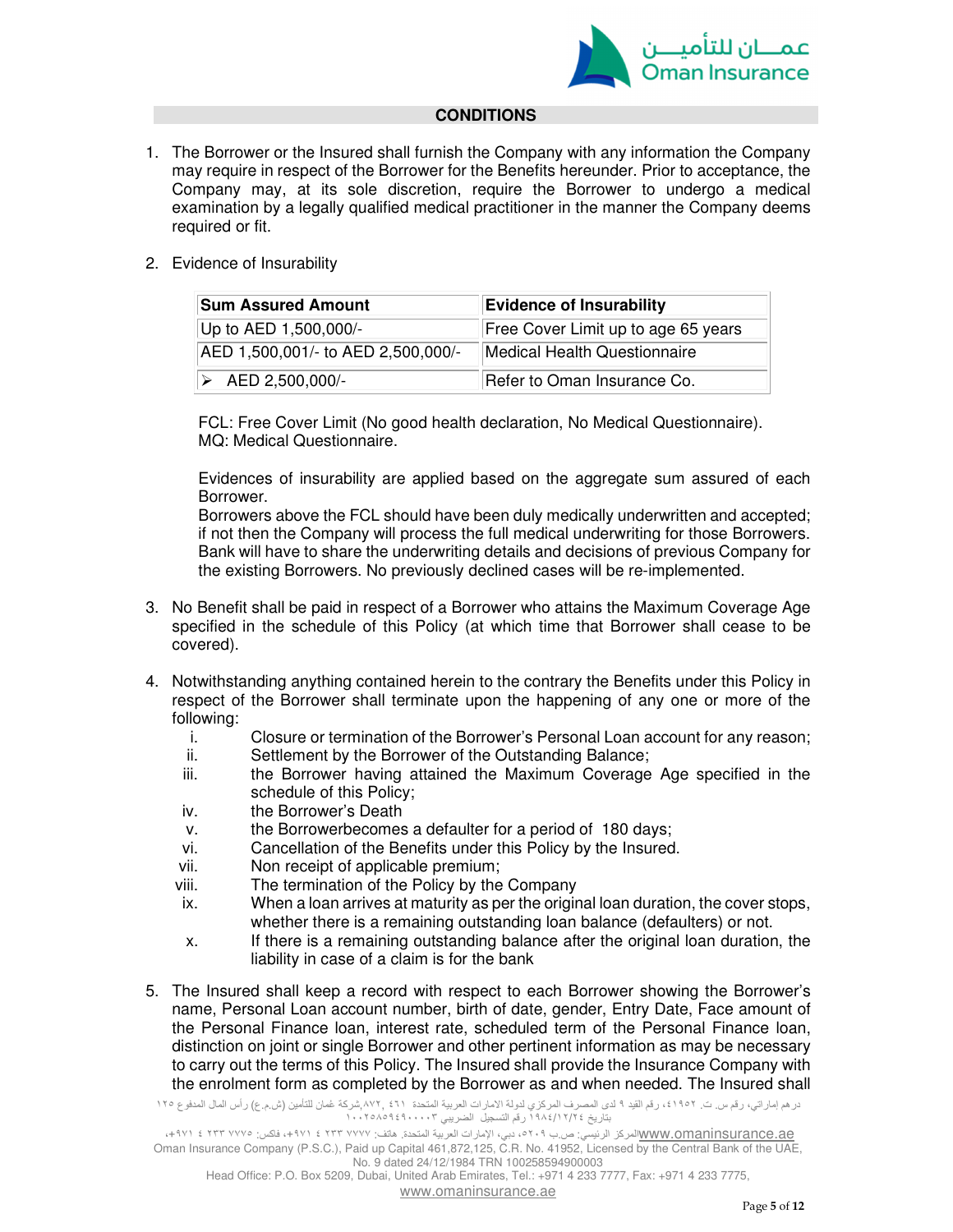

furnish the Company with all information and proof which the Company may reasonably require with regard to any matters pertaining to the Policy.

It is hereby noted and agreed that the Insured shall provide a monthly listing within 10 days from the end of each month in electronic format (Microsoft Excel Spreadsheet or Microsoft Access Database or any other format that can be easily convertible to above mentioned formats) containing the following information in respect of the Borrowers:

- Loan account No.
- $\triangleright$  Name of the Borrower.
- ▶ Single /Joint Borrower
- $\triangleright$  Date of Birth or completed age,
- $\triangleright$  Approved loan amount,
- $\triangleright$  Loan Effective Date.
- $\triangleright$  Equated Monthly Instalment
- $\triangleright$  Duration of the loan
- $\triangleright$  Loan Outstanding as at the last day of the month
- 6. The Insured shall provide the Company with the enrolment form as completed by the Borrower to be granted for the Personal Loan as and when needed. The Bank shall furnish the Company with all information and proof which the Company may reasonably require with regard to any matters pertaining to the Policy.

All documents furnished to the Insured by a Borrower in connection with the insurance, and other records as may have a bearing on the insurance under this Policy, shall be open for inspection by the Company at all reasonable times.

Corresponding net premiums should be received by the Company before end of each following month.

- 7. The schedule forms part of this Policy and the expression "this Policy" or "Policy" wherever used in this contract shall read as including the schedule and any attached sections, specifications, endorsements, or exclusions.
- 8. The observance by the Insured and the Borrower of the terms of this Policy and the truth of the statements and the answers by the Insured and the Borrowers in the proposal and other material information provided by the Insured and the Borrower shall be condition precedent to any liability of the Company. If the circumstances in which the insurance contract was entered into are materially altered without the written consent of the Company, the Policy shall become null and void.
- 9. If any claim under this Policy is in any way fraudulent or unfounded, all Benefits under this Policy shall be forfeited in respect of the Borrower.
- 10. Payment in Arrear: Any monthly loan instalment default of more than six consecutive or cumulative months in arrears will be borne by the claimant or the bank. The exposure should be always in line with the pre-scheduled loan repayment.
- 11. The maximum cumulative amount of Benefit payable under this Policy for any Borrower shall not exceed the amount stated in the schedule of this Policy irrespective of the number of policies in force in respect of which the Borrower has obtained a similar Benefit as provided under this Policy.

درهم إماراتي، رقم س. ت. ٤١٩٥٢، رقم القيد ٩ لدى المصرف المركزي لدولة الامارات العربية المتحدة ٤٦١، ب٨٧٢,شركة عُمان للتأمين (ش.م.ع) رأس المال المدفوع ١٢٥ بتاريخ ٢٤/ ١٢/ ١٩٨٤ رقم التسجيل الضريبي ١٠٠٢٥٨٥٩٤٩٠٠٠٠٣

<u>WWW.omaninsurance.ae المركز الرئيسي: ص.ب ٥</u>٢٠٩، دبي، الإمارات العربية المتحدة. هاتف: ٧٧٧٧ ٢٣٣ ٤ /٩٧١ المسموع بالمتحدة المتحدة بالمتحدة المتحدة المتحدة المتحدة المتحدة المتحدة المتحدة المتحدة المتحدة المتحدة المتحدة المتح Oman Insurance Company (P.S.C.), Paid up Capital 461,872,125, C.R. No. 41952, Licensed by the Central Bank of the UAE, No. 9 dated 24/12/1984 TRN 100258594900003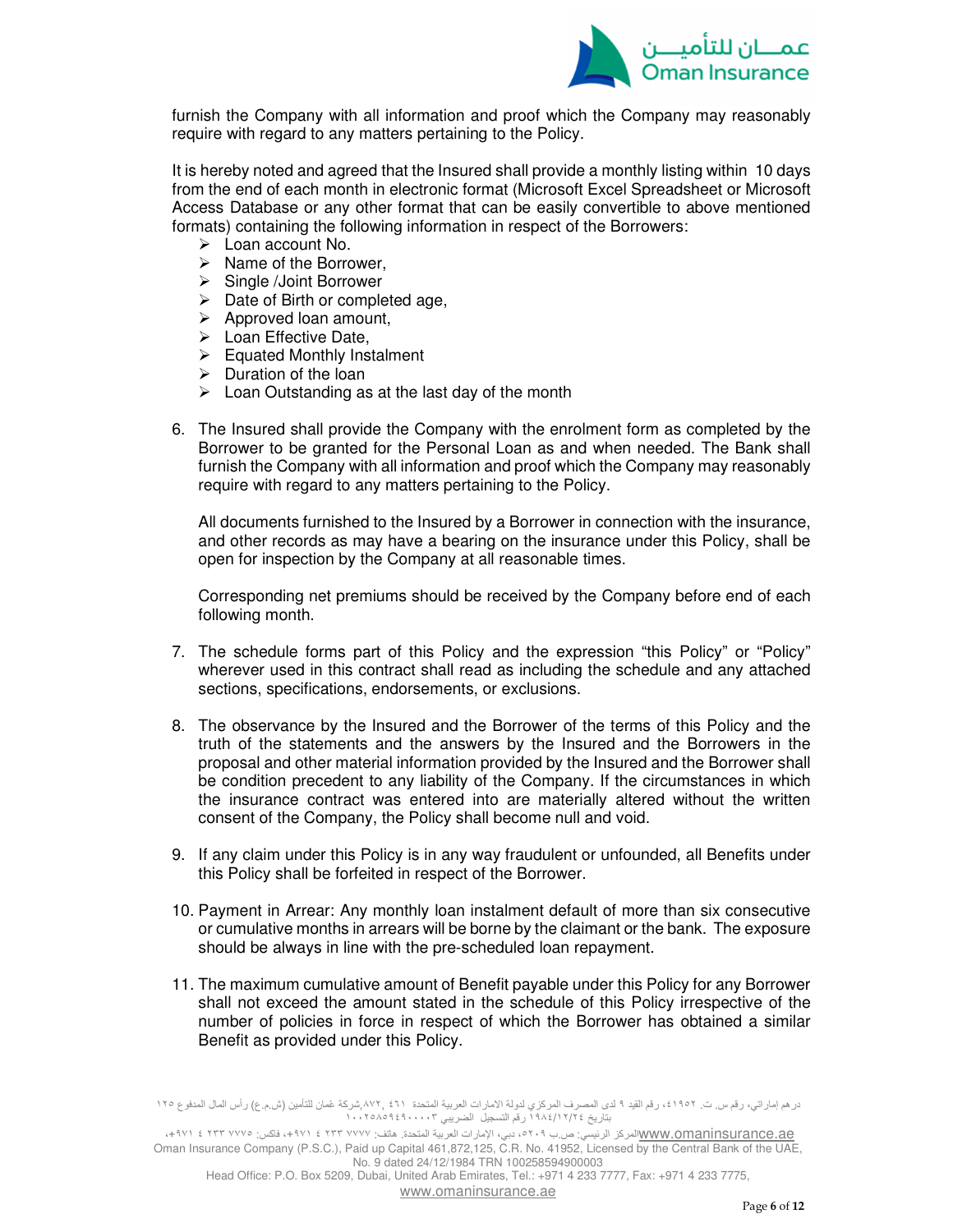

- 12. No agent is authorized to alter or amend this Policy, to accept premiums in arrears or to extend the due date of any premium, to waive any notice or proof of claim required by this Policy, or to extend the date before which any such notice or proof must be submitted.
- 13. No change in this Policy shall be valid unless approved by the Company and evidenced by endorsement hereon or by amendment hereto, signed by the Insured and by an executive officer of the Company.
- 14. A grace period of thirty (30) days following each premium due date shall be allowed to the Insured for the payment of any premium after the first Policy month. If full premium is not paid before the expiration of the grace period, this Policy shall automatically terminate at the expiration of the grace period. The Insured shall be liable to the Company for the premiums for the time the Policy was in force during the grace period.
- 15. All payments by the Company under the Policy shall be made in the same currency as that in which premiums were received by the Company with respect to the insurance hereunder of the Insured, unless otherwise arranged by mutual agreement between the Insured and the Company.
- 16. The Company will pay Benefits based on the Borrower correct age. The Company will return all premiums paid in respect of Borrower if the Insurance Company finds that he was under or over the eligibility age at Entry Date.
- 17. This Policy, including Benefits shall be non-assignable.
- 18. Policy Benefits shall be payable to the Insured as the exclusive and irrevocable beneficiary of the Borrower.
- 19. The Insured commits to recognise such Benefits payments as payments made by the Borrower himself to clear (or compensate for) his pending Personal Loan debt.
- 20. No legal action for a claim can be brought against the Company until sixty (60) days after the Company receive shall the required Proof of Loss to the satisfaction of the Company. No legal action for a claim can be brought against the Company more than two (2) years after the Date of Event.
- 21. The Insured shall be responsible for the completion of the enrolment form by the Borrower/ upon granting the Personal loan. The Company shall neither be responsible for any omission by the Insured in this respect, nor for other clerical errors that may alter the terms and conditions of this Policy towards the Borrower or induce litigation with them.
- 22. The Insured shall commit himself neither to close any other insurance Policy having the same purpose as this one, nor to propose, suggest or offer to any of the eligible Borrowers, to apply for any other insurance in lieu of this one.

The Insured shall keep however the right to call for any available insurance scheme in favour of the Borrowers' who may not be eligible to this Policy as a consequence of their age or of the proper characteristics of their Personal Finance loans, or who not be insurable under this Policy eventually as a consequence of their health condition.

درهم إماراتي، رقم س. ت. ٤١٩٥٢، رقم القيد ٩ لدى المصرف المركزي لدولة الامارات العربية المتحدة ٤٦١، ب٨٧٢,شركة عُمان للتأمين (ش.م.ع) رأس المال المدفوع ١٢٥ بتاريخ ٢٤/ ١٢/ ١٩٨٤ رقم التسجيل الضريبي ١٠٠٢٥٨٥٩٤٩٠٠٠٠٣

<u>WWW.omaninsurance.ae المركز الرئيسي: ص.ب ٥</u>٢٠٩، دبي، الإمارات العربية المتحدة. هاتف: ٧٧٧٧ ٢٣٣ ٤ /٩٧١ المسموع بالمتحدة المتحدة بالمتحدة المتحدة المتحدة المتحدة المتحدة المتحدة المتحدة المتحدة المتحدة المتحدة المتحدة المتح Oman Insurance Company (P.S.C.), Paid up Capital 461,872,125, C.R. No. 41952, Licensed by the Central Bank of the UAE, No. 9 dated 24/12/1984 TRN 100258594900003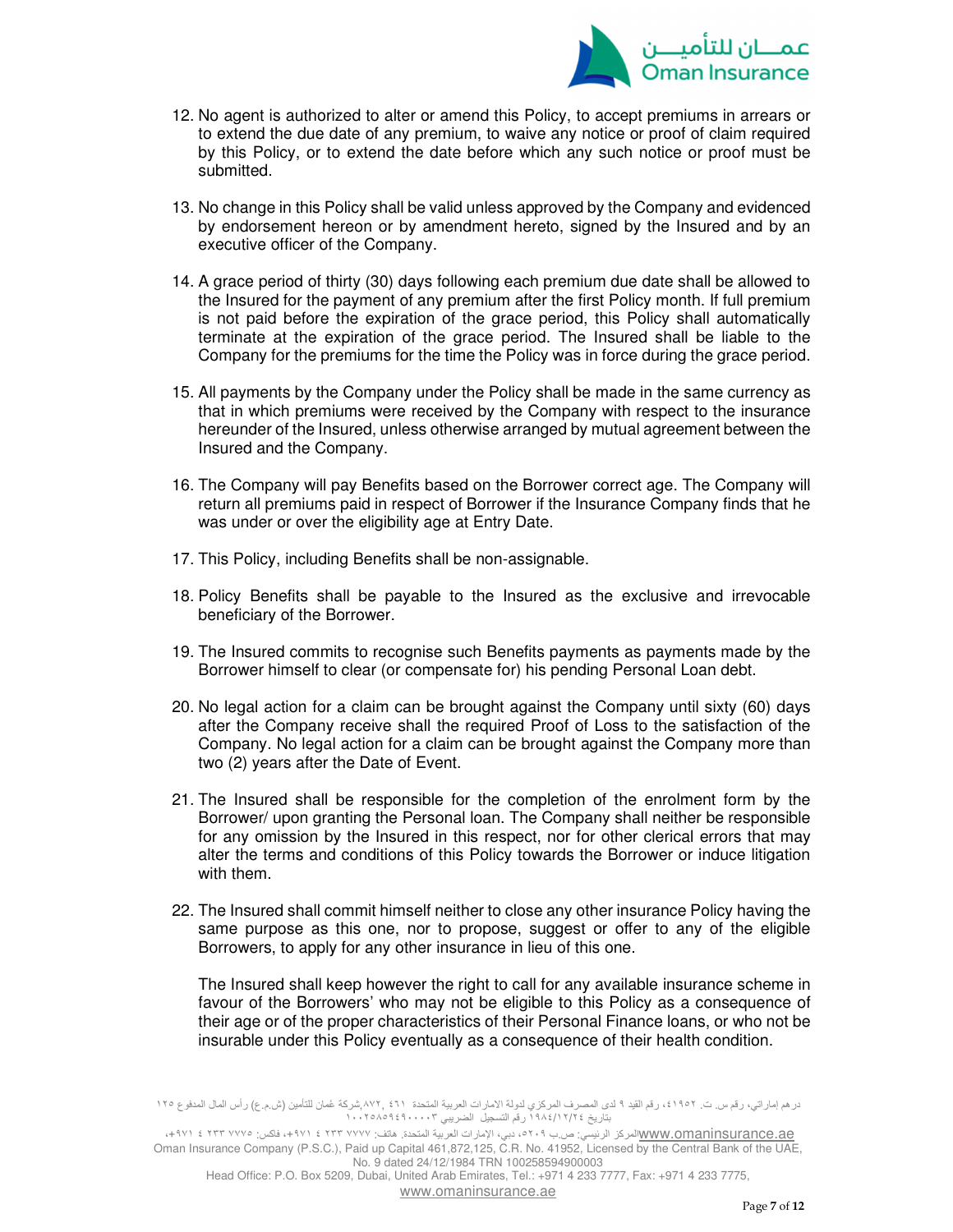

23. For avoidance of doubt, the Company shall not be liable whatsoever in any way if the Date of Event for any Borrower under this Policy falls outside the Policy Period irrespective of the tenure of the Personal Finance loan.

#### **Governing Law & Jurisdiction**

This Insurance Policy shall be subject to and governed by, in its interpretation or in respect of any difference or dispute arising out of or in connection with it, to the laws and regulations of the United Arab Emirates. The competent Courts of the United Arab Emirates shall have the sole jurisdiction in case of any difference or dispute arising out of or in connection with this Insurance Policy.

# **LANGUAGES**

All policies are issued in English.

# **COMPLAINTS**

Tell us what you think of Oman Insurance Company, we are always happy to hear your comments. If you have any feedback or complaints, please contact us through our call centre @ 8004746 inside the UAE or on +971 504543778 from outside the UAE (8 AM to 8 PM - Saturday to Thursday), website or alternatively you may email us on complaints@tameen.ae

# **ANTI-MONEY LAUNDERING & COMBATING TERRORIST FINANCING**

The Company is in compliance with Anti-Money Laundering & Combating Terrorist Financing laws (UAE Federal Law No. 4, 2002 - Criminalization of Money Laundering and UAE Federal Law No. 1, 2004 - Combating Terrorism Offences) and Insurance Authority No. (13) of 2015 Instructions Concerning Anti Money Laundering and Combating Terrorism Financing in Insurance Activities.

#### **PREMIUM PAYMENT WARRANTY**

- a. Notwithstanding anything to the contrary mentioned in the Policy, it is hereby agreed, declared and warranted that any premium due under this Policy must be paid to and actually received by the Company in full within (No of Days as stated on Policy Schedule) of the inception date of the respective coverage under the Policy, renewal certificate or cover note or effective date of each endorsement if premium is required to be paid in full or if premium is required to be paid in instalments then from each such premium instalment date as agreed and stated in the Policy Schedule.
- b. In the event that any premium due in full is not paid and actually received by the Company in full within period as referred in (a) above, then the respective cover under the Policy, renewal certificate, cover note or endorsement shall be considered null and void with effect from inception of such respective cover under the Policy, renewal certificate, cover note or endorsement.

درهم إماراتي، رقم س. ت. ٤١٩٥٢، رقم القيد ٩ لدى المصرف المركزي لدولة الامارات العربية المتحدة ٤٦١ ,٨٧٢,شركة عُمان للتأمين (ش.م.ع) رأس المال المدفوع ١٢٥ بتاريخ ٢٤/ ١٢/ ١٩٨٤ رقم التسجيل الضريبي ١٠٠٢٥٨٥٩٤٩٠٠٠٠٣

ع <u>www.omaninsurance.aeال</u>مركز الرئيسي: ص.ب ٥٢٠٩ دبي، الإمارات العربية المتحدة. هاتف: ٧٧٧٧ تا ٤ ٢٣٣ ١٧٧٧ فاكس: ٢٢٣ ٧٧٧٥ م. Oman Insurance Company (P.S.C.), Paid up Capital 461,872,125, C.R. No. 41952, Licensed by the Central Bank of the UAE, No. 9 dated 24/12/1984 TRN 100258594900003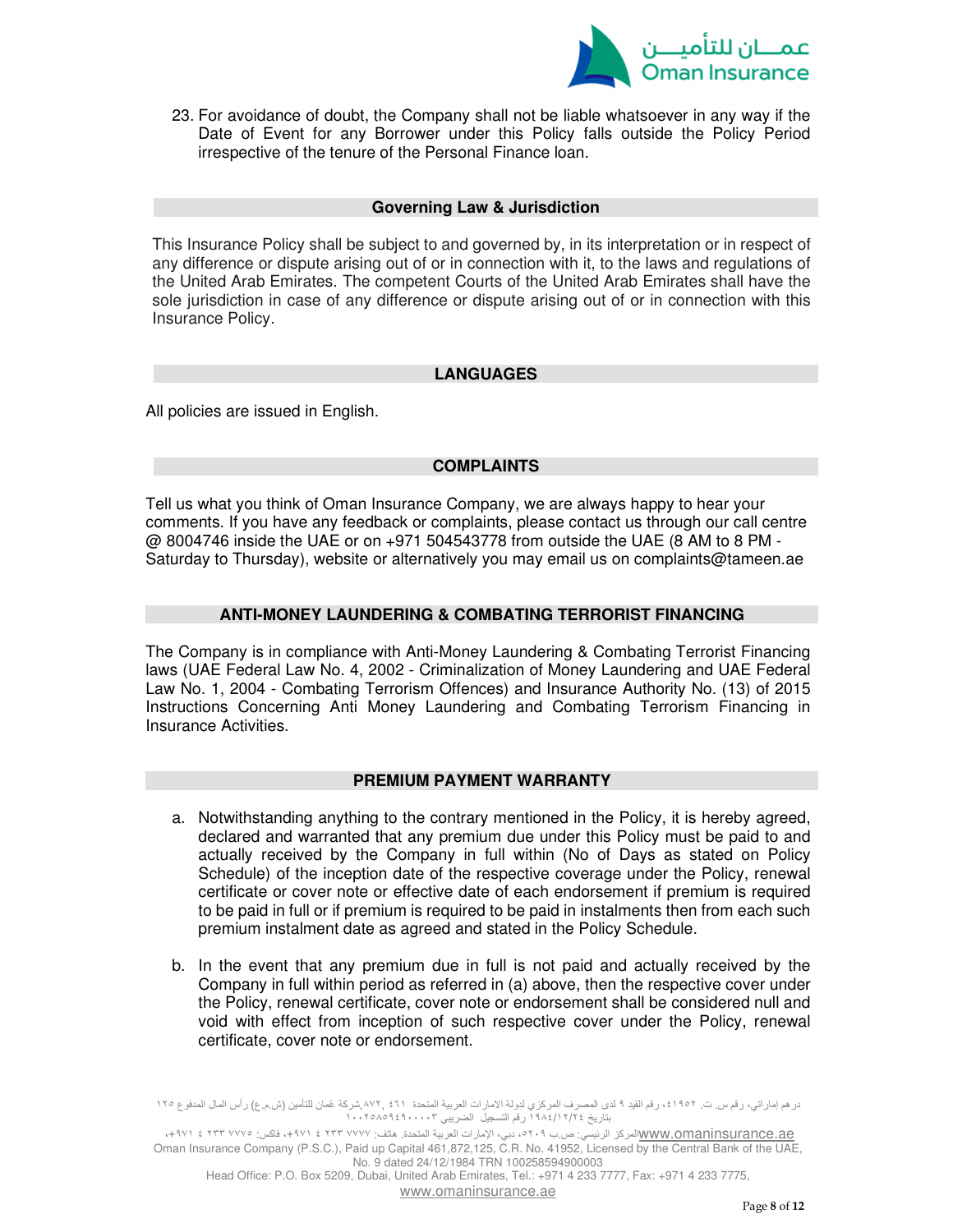

c. In the event any premium due in instalments becomes due and not paid to and actually received by the Company in full within period as referred in (a) above, then the respective cover under the Policy, renewal certificate, cover note or endorsement shall be considered terminated with effect from expiry of the period as referred in (a) above from the unpaid premium instalment date and the insured shall be liable to pay premium on pro-rata basis for the period of cover as up-to the date of termination of the cover.

#### **ELECTRONIC TRANSACTIONS:**

- a. The Insured agrees to adhere to and comply with all such terms and conditions as the Company may prescribe from time to time and hereby agrees and confirms that all transactions effected by or through facilities for conducting remote transactions including the internet, world wide web, electronic data interchange, call centers, teleservice operations (whether voice, video, data or combination thereof) or by means of electronic, computer, automated machines network or through other means of telecommunication, established by or on behalf of the Company, for and in respect of this Policy or its terms, or the Company's other products and services, shall constitute legally binding and valid transactions when done in adherence to and in compliance with the Company's terms and conditions for such facilities, as may be prescribed from time to time.
- b. The Insured agrees and authorizes the Company and its associate partners to contact the Insured or the Borrower anytime (including electronically through email, sms or telephone) for seeking any additional information and/or for providing any additional information whether related to the Policy and/or other Company's products or promotions.

# **AUTHORIZATION BY THE INSURED**

The Insured hereby agrees and authorizes:

- a) the Company to use any of its approved verification agencies or make references/inquiries from any source of information, or any person or entity nominated herein;
- b) all financial institutions, bank, debt collection agencies, credit bureaus or any other person or entity to disclose and provide the Company with any information requested about or related to the Insured as in its possession;
- c) the Company, at any time and at its absolute discretion, to use and/or disclose the particulars and information provided in the Policy or the proposal form or any information relating to Insured's liabilities towards the Company, or any other financial information including any breach of obligations or defaults (including in Premium payment or repayment) or any other financial information to any other entity, individual, organization, institution or financial institutions or banks, debt collection agencies or credit bureaus.

درهم إماراتي، رقم س. ت. ٤١٩٥٢، رقم القيد ٩ لدى المصرف المركزي لدولة الامارات العربية المتحدة ٤٦١ ,٨٧٢,شركة عُمان للتأمين (ش.م.ع) رأس المال المدفوع ١٢٥ بتاريخ ٢٤/ ١٢/ ١٩٨٤ رقم التسجيل الضريبي ١٠٠٢٥٨٥٩٤٩٠٠٠٠٣

<u>WWW.omaninsurance.ae المركز الرئيسي: ص.ب ٥</u>٢٠٩، دبي، الإمارات العربية المتحدة. هاتف: ٧٧٧٧ ٢٣٣ ٤ /٩٧١ المسموع بالمتحدة المتحدة بالمتحدة المتحدة المتحدة المتحدة المتحدة المتحدة المتحدة المتحدة المتحدة المتحدة المتحدة المتح Oman Insurance Company (P.S.C.), Paid up Capital 461,872,125, C.R. No. 41952, Licensed by the Central Bank of the UAE, No. 9 dated 24/12/1984 TRN 100258594900003

Head Office: P.O. Box 5209, Dubai, United Arab Emirates, Tel.: +971 4 233 7777, Fax: +971 4 233 7775,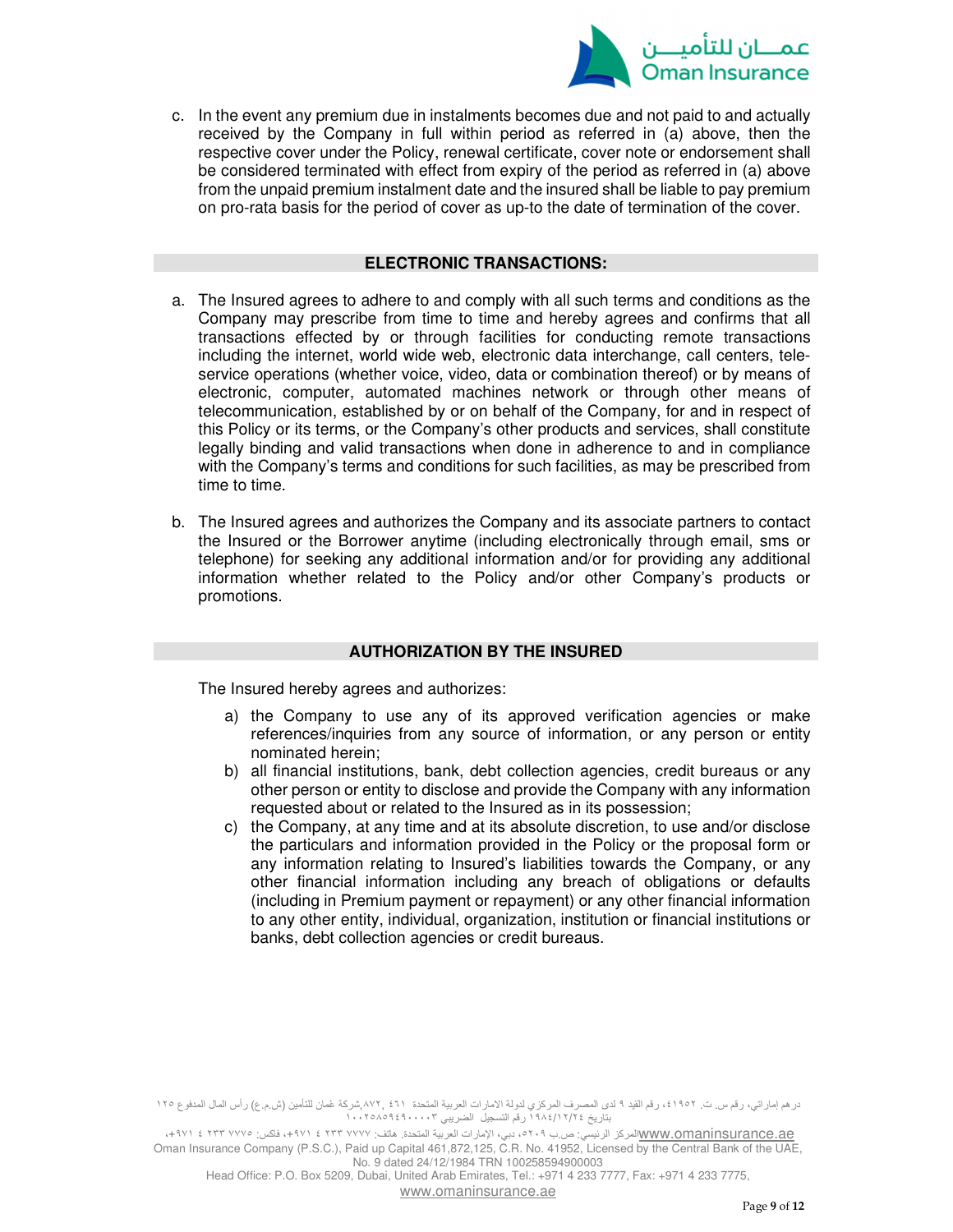

#### **SANCTION CLAUSE**

The Company shall not provide cover nor shall it be liable to pay any claim or provide any benefit hereunder to the extent that the provision of such cover, payment of such claim or provision of such benefit would expose the Company to any sanction, prohibition or restriction under the United Nations resolutions or the trade or economic sanctions, laws or regulations of the European Union, United Kingdom, United States of America, United Arab Emirates and all other jurisdictions where the Company transacts its business

# **TERMINATION CLAUSE**

This Policy may be cancelled by the insured at any time by giving not less than thirty (30) days prior written notice to the Company. The Company may also cancel this Policy by giving thirty (30) days' notice in writing to the Insured and premium hereon shall be adjusted on pro-rata basis.

#### **CLAIMS PROCEDURE**

Upon happening of an event giving rise to a claim under this Policy, the Bank shall follow the following procedure:

- **1.** Give immediate written notice to the Company but not later than 6 calendar months (180 days) from the Date of Event for Death Any Cause.
- **2.** Bank shall complete the standard claim form issued by the Company and produce at no cost to the Company with such evidence to substantiate the claim to the satisfaction of the Company as the Company may reasonably require;
- **3.** The Company shall have the right and opportunity through its medical representative to examine the Borrower when and so often as it may reasonably require during the pendency of a claim hereunder and, in case of death, to investigate the circumstances of death, to examine the body and unless prohibited by law, to request or order an autopsy either before or after burial.
- **4.** Bank shall submit the following documents within 120 days from Date of Event/or Date of notification

#### **For Death Claims**

- 1. Beneficiary Claim Form.
- 2. Death certificate (if death outside UAE, death certificate should be attested by the UAE Embassy of the country of death).
- 3. Post mortem report (wherever legally required)
- 4. Police report (if death was due to an accident)
- 5. Medical report\* with detailed diagnosis and cause of death if required by the Company when the actual cause of death is not clearly mentioned in the death certificate.
- 6. Copy of passport with visa page (where applicable / National ID card for Nationals) including the details showing valid residence at the time of loan disbursement.
- 7. Proof of Age (like of copy of passport or any other documents).

درهم إماراتي، رقم س. ت. ،٤١٩٥٢ رقم القيد ٩ لدى المصرف المركزي لدولة الامارات العربية المتحدة ٤٦١ ,٨٧٢,شركة عُمان للتأمين (ش.م.ع) رأس المال المدفوع ١٢٥ بتاريخ ٢٤/ ١٢/ ١٩٨٤ رقم التسجيل الضريبي ١٠٠٢٥٨٥٩٤٩٠٠٠٠٣

ع <u>www.omaninsurance.aeال</u>مركز الرئيسي: ص.ب ٥٢٠٩ دبي، الإمارات العربية المتحدة. هاتف: ٧٧٧٧ تا ٤ ٢٣٣ ١٧٧٧ فاكس: ٢٢٣ ٧٧٧٥ م. Oman Insurance Company (P.S.C.), Paid up Capital 461,872,125, C.R. No. 41952, Licensed by the Central Bank of the UAE, No. 9 dated 24/12/1984 TRN 100258594900003 Head Office: P.O. Box 5209, Dubai, United Arab Emirates, Tel.: +971 4 233 7777, Fax: +971 4 233 7775,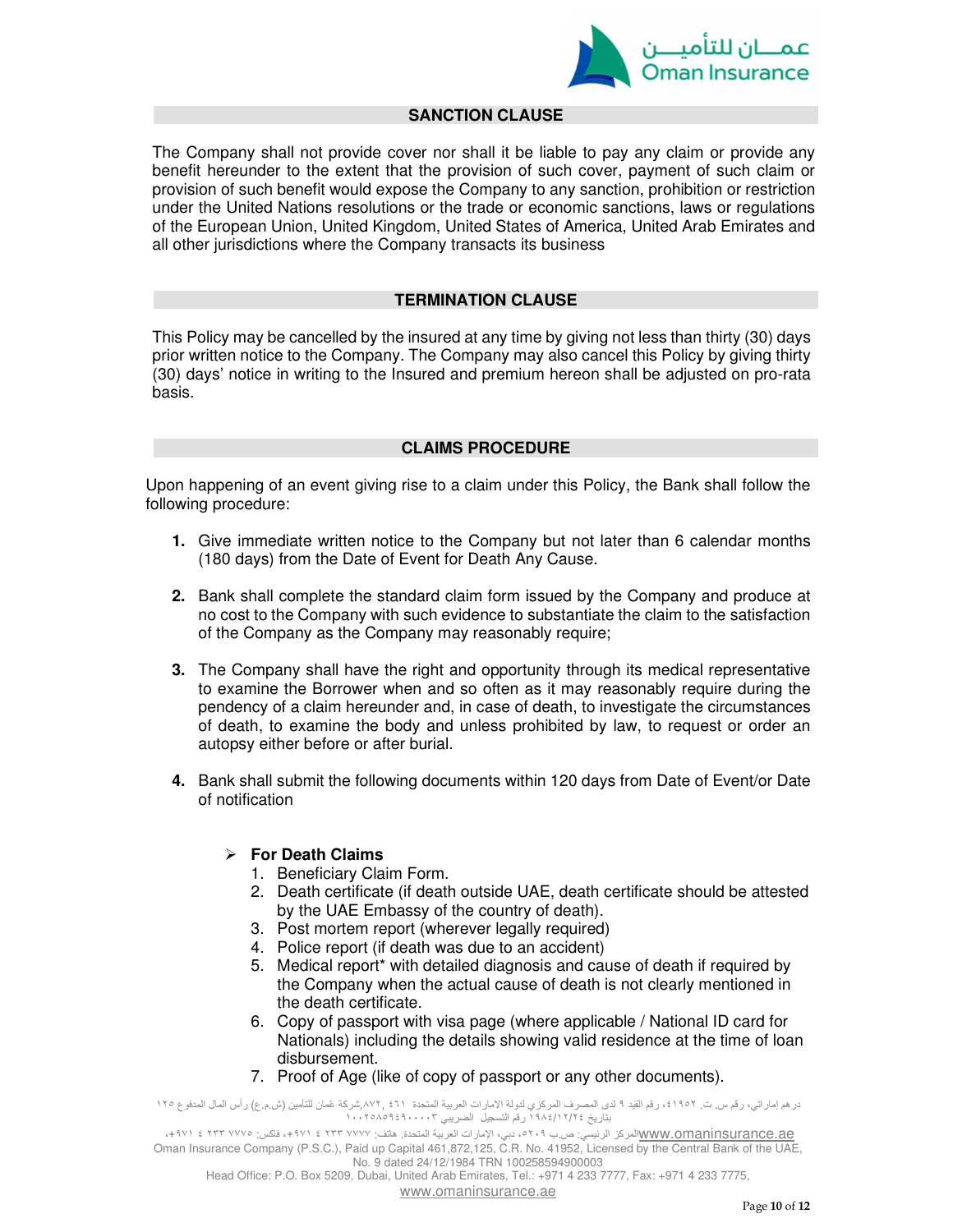

- 8. Copy of the Personal Loan application form signed by the Borrower
- 9. Copy of the Personal Loan outstanding statement since the inception of the loan.
- 10. Any other documents as may be required as per then prevailing Company policies.

All papers as indicated above may be required to be produced in original (other than those surrendered to the authorities or Employer) for verification before the final settlement of claim.

The claim shall be settled within 15 days from the date of receipt of above complete documents provided due premiums are paid to the company.

Any payment of claim under this Policy shall be paid to the Bank.

درهم إماراتي، رقم س. ت. ٤١٩٥٢، رقم القيد ٩ لدى المصرف المركزي لدولة الامارات العربية المتحدة ٤٦١، بشركة عُمان للتأمين (ش.م.ع) رأس المال المدفوع ١٢٥ بتاريخ ٢٤/ ١٢/ ١٩٨٤ رقم التسجيل الضريبي ١٠٠٢٥٨٥٩٤٩٠٠٠٠٣

<u>WWW.omaninsurance.ae المركز الرئيسي: ص.ب ٥</u>٢٠٩، دبي، الإمارات العربية المتحدة. هاتف: ٧٧٧٧ ٢٣٣ ٤ /٩٧١ المسموع بالمتحدة المتحدة بالمتحدة المتحدة المتحدة المتحدة المتحدة المتحدة المتحدة المتحدة المتحدة المتحدة المتحدة المتح Oman Insurance Company (P.S.C.), Paid up Capital 461,872,125, C.R. No. 41952, Licensed by the Central Bank of the UAE, No. 9 dated 24/12/1984 TRN 100258594900003 Head Office: P.O. Box 5209, Dubai, United Arab Emirates, Tel.: +971 4 233 7777, Fax: +971 4 233 7775,